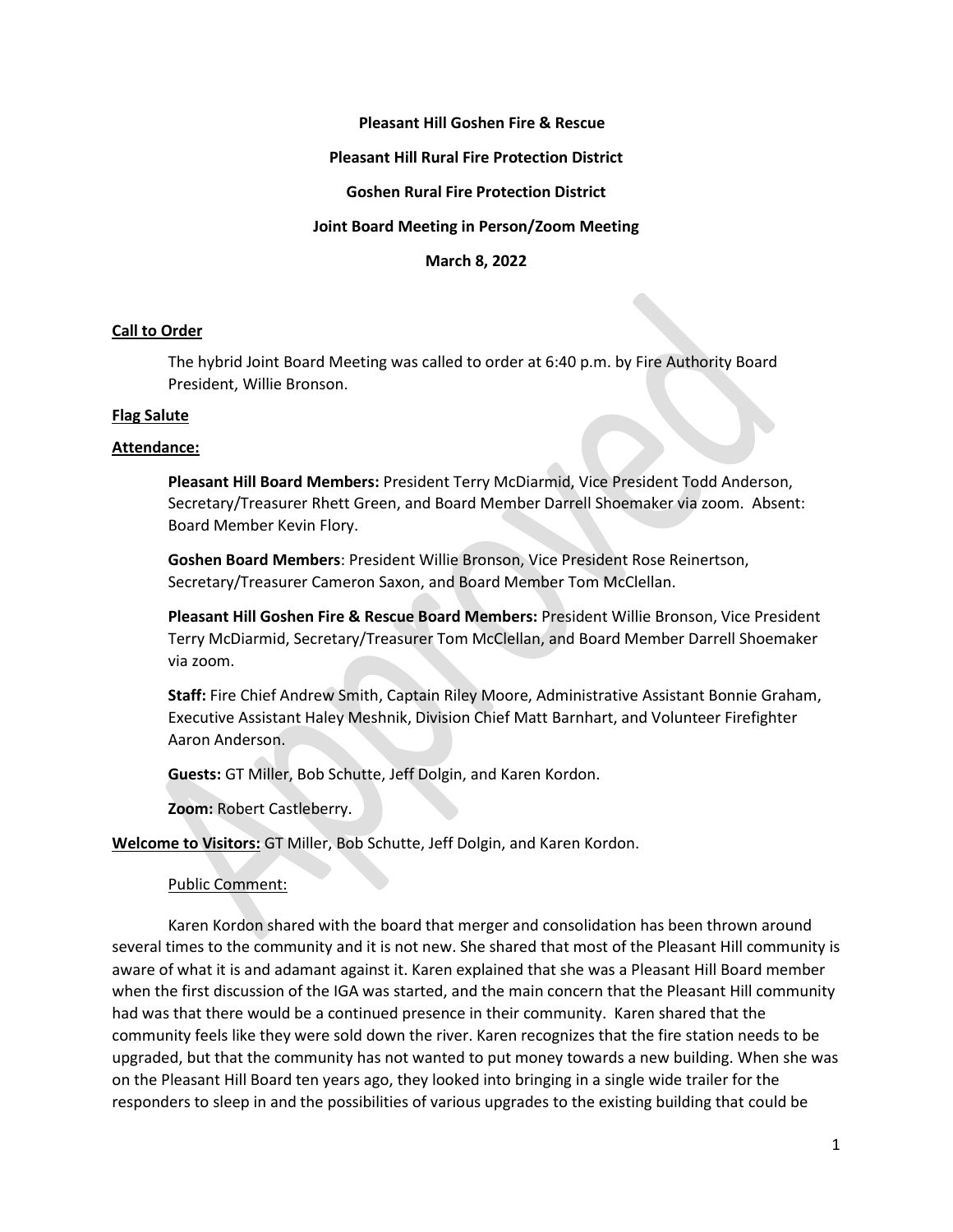done. Karen is upset that "nothing has been done and the building has just been abandoned". She expressed that when the board goes to the community, they need to answer these concerns. Karen said that the only thing that the average community member cares about is that when they call 911, how long will it take for you to get there. Karen is asking the board what they are going to do to address these concerns. Karen agrees that the Pleasant Hill tax rate needs to increase, but she does not understand why, after all these years, it needs to go up \$0.89. She questioned how they plan to staff the new fire station once it's built.

Willie Bronson responded that we understand her concerns and that at the upcoming Town Hall meeting on March 31<sup>st</sup>, we will be presenting our plan that will address all those concerns. Willie shared a few of the ideas and presented challenges we face with Karen, but the Town Hall will have the ample time to address everything the boards are currently working on and wanting to address with the community. Karen Kordon added, "There is no doubt, these are top notch people working here" and a little later she added that, "she completely understands that there needs to be a tax increase to help pay for the Pleasant Hill fire/EMS needs." Karen is asking the board to explain what the tax increase will be specifically for and how they plan to staff the Pleasant Hill station.

Terry McDiarmid responded to Karen, sharing that he has been a Pleasant Hill resident for 41 years and lives by the Pleasant Hill station. Terry shared that a lot of Karen's points he kind of agreed with when he first got on the board (July 2021). Terry added that this is a whole new board since all the failed levies and previous attempts. However, once he was on the board, he saw all the numbers, what the costs actually were to do what we need, and he realized there was more involved. He expressed that he is not saying we need a \$5 million fire station, but we need a functional fire station in Pleasant Hill. Terry said that our role on the board is to do that in the most cost-effective way. Terry McDiarmid shared that he is open to listen to anyone and he does not want anyone's ego getting in the way of building a fire station. Terry McDiarmid agreed with Karen that he wants a staffed fire station in Pleasant Hill.

Todd Anderson shared with Karen Kordon that he can hear the emotion in her voice about why we have to raise the tax rate and why we have to replace the fire station. Todd went on to explain that we have heard from other Pleasant Hill community members who are adamant that the station has to be replaced. Todd said we need to work together to find a compromise for what will work. He shared that the Board's main goal is to improve the service that the Pleasant Hill residents have. Todd said that it is going to take some understanding from both sides. Todd says he hears the emotion in her voice and adamant about the rates. Karen Kordon responded that she thinks the rates have to go up. Todd Anderson said that she has neighbors who are adamant that the station needs to be replaced and he thinks there needs to be some working together that needs to happen. Todd said he is hopeful that she will come to the Town Hall meeting and listen to what we have to say, and his hope is that she will come with an open mind. Todd recognizes the service she has done on the board in previous years, but as times have changed, ideas have changed, and the needs of the community have changed, he just asks that she comes to the Town Hall meeting with an open mind.

Bob Schutte addressed Terry McDiarmid and shared that the more issues you have on the ballot, the more chances you have for the community to vote no. Bob Schutte shared his concerns about dissolution. Bob says he will not get "on board" with the board's goals. Bob said his only goal is to get a new fire station in Pleasant Hill. Bob says he has all the confidence in the world that once the new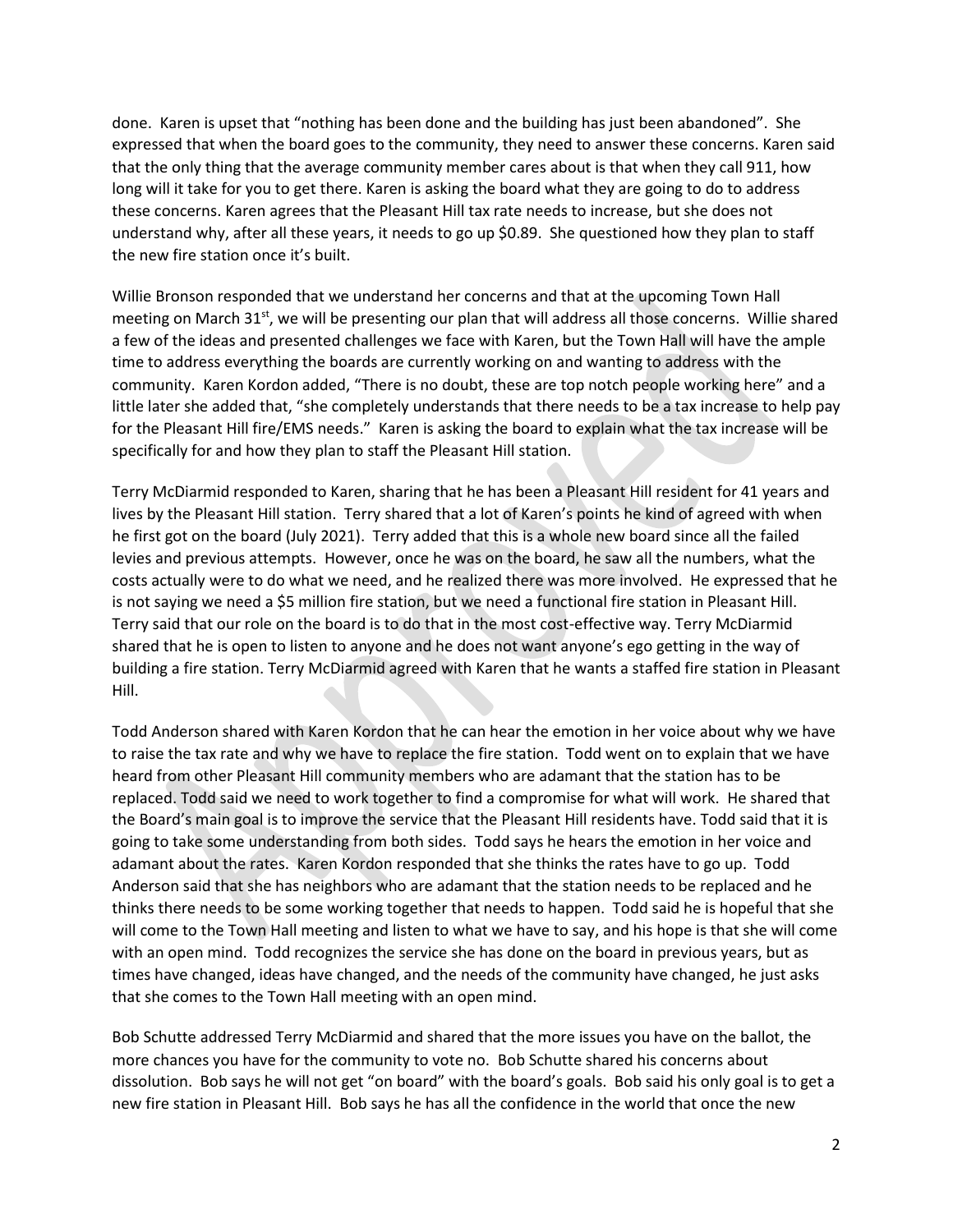building is built, they will find the people to fill it, even if you have to go out for an operations levy. Bob says, you don't get something for nothing. Bob Schutte said that most fire departments operate on operation levies. When they need more money, they take out a bond or levy to cover costs. He says that he knows what it takes to get the citizens' initiative bond measure on the ballot for a new fire station.

Terry McDiarmid clarifies asking about Bob's proposal that if we go out for the fire station bond, then we also ask for an operations levy to staff the station. Bob says it will be a yes vote or a no vote for a fire station. Terry replies that we cannot staff the station at \$1.10 and we will have to go out for an operations levy to staff the station. Bob says it will take 3-4 years for the fire station to be built and then you can go out for the operations levy to staff it, closer to when it is completed. Karen Kordon says that she thinks they are missing something, if you are asking the voters to pay more money, and she added that she agrees that the current \$1.10 is not enough, that there needs to be a presence in Pleasant Hill and improve the response times.

Jeff Dolgin shared his concerns about the IGA, and he feels that Goshen should return to old ways. He shared that he looked at Halsey Fire Department and they have 6 bays and is a nice-looking station. He suggests Pleasant Hill go with a pole barn and not a \$5 Million station. Jeff shared his concern about how often the Goshen station is used verses the Pleasant Hill station. He asked, if Pleasant Hill is going to pay up when the Goshen station needs maintenance done? He concludes with saying that he hopes that they can move on and make each department what they can be.

## **Correspondence:**

• Closure email with Liz Loomis.

# **Approval of Previous Meeting Minutes**

- a. **PLEASANT HILL Minutes of February 1, 2022, Work Session Minutes -** The minutes of February 1, 2022, Work Session Meeting were both reviewed. **Terry McDiarmid made a motion to approve the minutes of the February 1, 2022, Work Session Meeting. Rhett Green seconded. Motion passed unanimously.**
- b. **GOSHEN Minutes of February 1, 2022, Work Session Minutes -** The minutes of February 1, 2022, Work Session Meeting were both reviewed. **Rose Reinertson made a motion to approve the minutes of the February 1, 2022, Work Session Meeting. Cameron Saxon seconded. Motion passed unanimously.**
- c. **PLEASANT HILL GOSHEN FIRE & RESCUE Minutes of February 1, 2022, Work Session Minutes -** The minutes of February 1, 2022, Work Session Meeting were both reviewed. **Tom McClellan made a motion to approve the minutes of the February 1, 2022, Work Session Meeting. Terry McDiarmid seconded. Motion passed unanimously.**
- d. **PLEASANT HILL Minutes of February 8, 2022, Work Session Minutes -** The minutes of February 8, 2022, Work Session Meeting were both reviewed. **Todd Anderson made a motion to approve**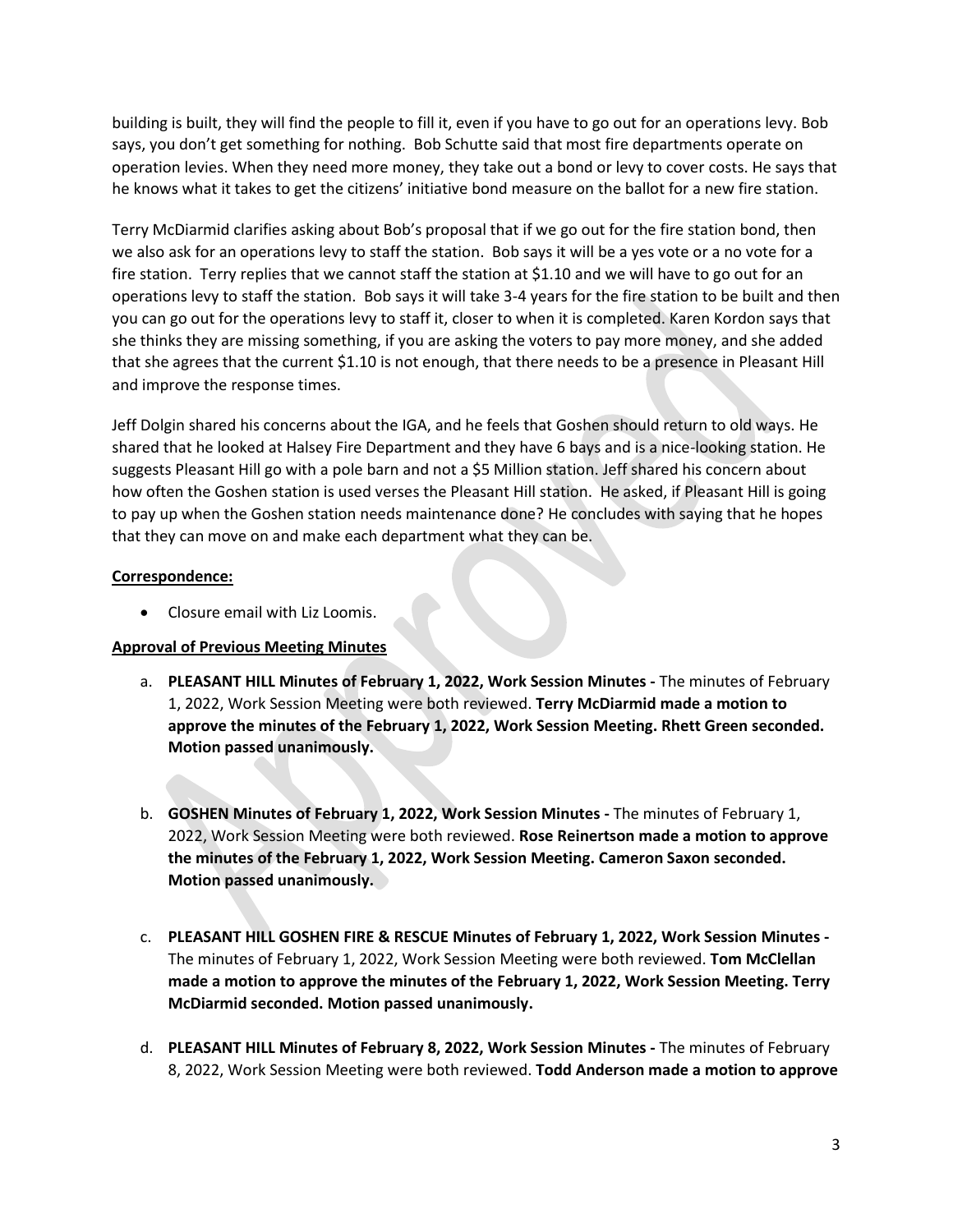**the minutes of the February 8, 2022, Work Session Meeting. Rhett Green seconded. Motion passed unanimously.** 

- e. **GOSHEN Minutes of February 8, 2022, Work Session Minutes -** The minutes of February 8, 2022, Work Session Meeting were both reviewed. **Tom McClellan made a motion to approve the minutes of the February 8, 2022, Work Session Meeting. Rose Reinertson seconded. Motion passed unanimously.**
- f. **PLEASANT HILL GOSHEN FIRE & RESCUE Minutes of February 8, 2022, Work Session Minutes -** The minutes of February 8, 2022, Work Session Meeting were both reviewed. **Terry McDiarmid made a motion to approve the minutes of the February 8, 2022, Work Session Meeting. Tom McClellan seconded. Motion passed unanimously.**
- g. **PLEASANT HILL Minutes of February 8, 2022, Public Hearing Minutes -** The minutes of February 8, 2022, Public Hearing Meeting were both reviewed. **Terry McDiarmid made a motion to approve the minutes of the February 8, 2022, Public Hearing. Rhett Green seconded. Motion passed unanimously.**
- h. **PLEASANT HILL Minutes of February 8, 2022, Board Meeting Minutes -** The minutes of February 8, 2022, Board Meeting were both reviewed. **Todd Anderson made a motion to approve the minutes of the February 8, 2022, Board Meeting. Rhett Green seconded. Motion passed unanimously.**
- i. **GOSHEN Minutes of February 8, 2022, Board Meeting Minutes -** The minutes of February 8, 2022, Board Meeting were both reviewed. **Tom McClellan made a motion to approve the minutes of the February 8, 2022, Board Meeting. Rose Reinertson seconded. Motion passed unanimously.**
- j. **PLEASANT HILL GOSHEN FIRE & RESCUE Minutes of February 8, 2022, Board Meeting Minutes -** The minutes of February 8, 2022, Board Meeting were both reviewed. **Terry McDiarmid made a motion to approve the minutes of the February 8, 2022, Board Meeting. Todd Anderson seconded. Motion passed unanimously.**

## **Review of Monthly Financial Reports**

• Chief Smith shared that it's the time of year when we have mandated testing done on some of our equipment, like extrication, SCBAs, and compressors.

## **Pleasant Hill RFPD**

**\*\*Transaction List & Financial Review.** The Board reviewed the financials and transaction list.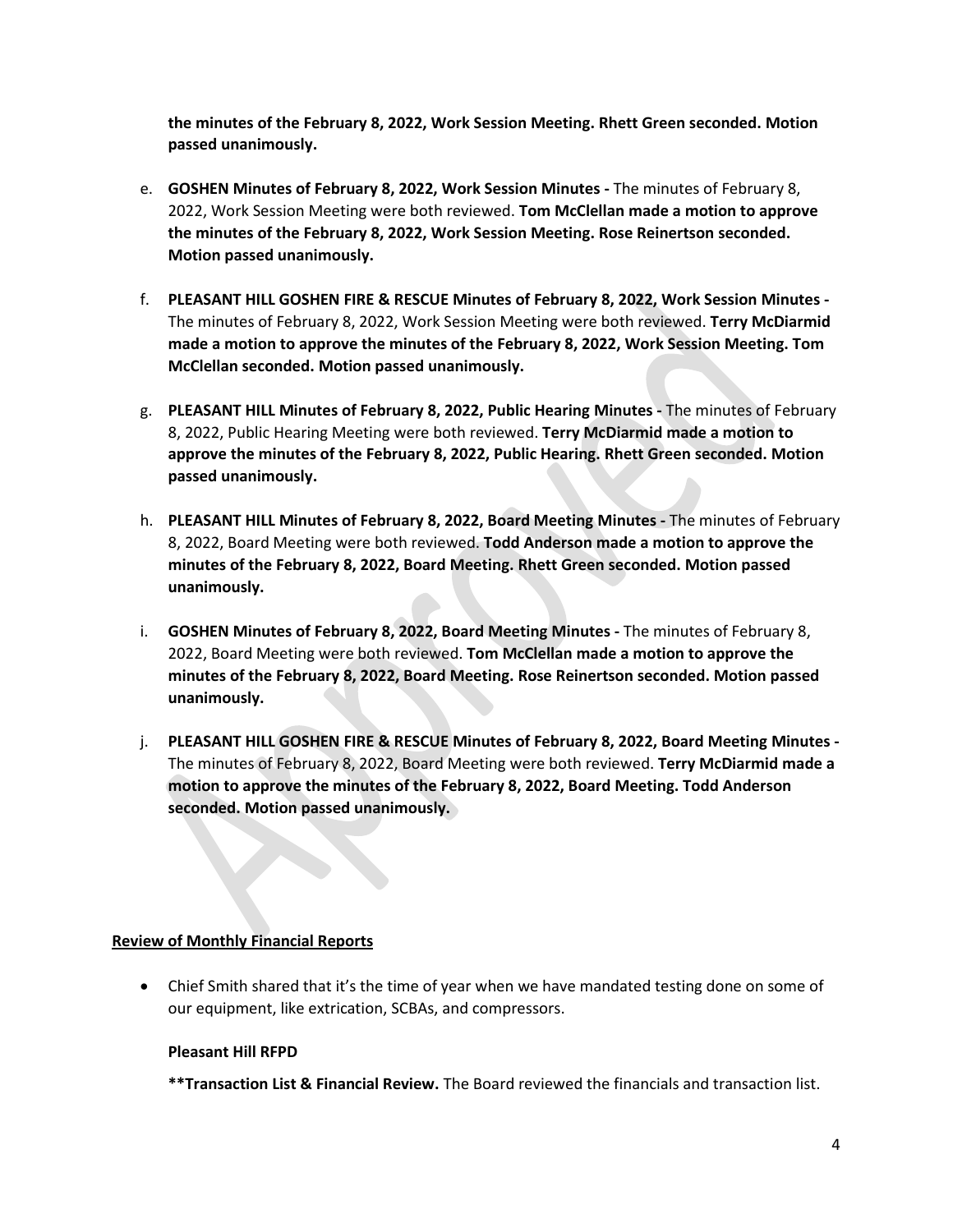**Terry McDiarmid made a motion to approve the Pleasant Hill RFPD Financials and to pay the Pleasant Hill bills. Todd Anderson seconded. Motion passed unanimously.**

## **Goshen RFPD**

**\*\*Transaction List & Financial Review.** The Board reviewed the financials and transaction list. **Tom McClellan made a motion to approve the Goshen Financials and to pay the Goshen bills. Cameron Saxon seconded. Motion passed unanimously.**

## **Fire Authority**

**\*\*Transaction List & Financial Review.** The Board reviewed the financials and transaction list. **Terry McDiarmid made a motion to approve the Fire Authority Financials and to pay the fire authority bills. Tom McClellan seconded. Motion passed unanimously.**

## **Staff Reports**

## **Fire Chief's Report**

*\*The Board reviewed the Fire Chiefs Report and further staff reports, which were attached as addendums and are available on file.* 

# Topics Discussed:

- **Inspections**
- Year End Statistics
	- o Table 18 Alarm Analysis By response Area
- Budget Consideration
	- o FY 22/23 Budget Adoption Timeline
- Salary Study
- Coffee Chat with the Chief
- February Alarms
- Training & Operations
- Operations & Staffing Report
- Monthly report from Captain Moore and Lieutenant Roll

# **Unfinished Business**

- **Fire Authority –**
	- o **Town Hall**
		- Additional Work Session Planned March 22<sup>nd</sup> at 5:30pm
	- o **2020/2021 Audit**
		- No comments or concerns
- **Goshen –**
	- o **New Board Member:** If you have any ideas, run it by the chief.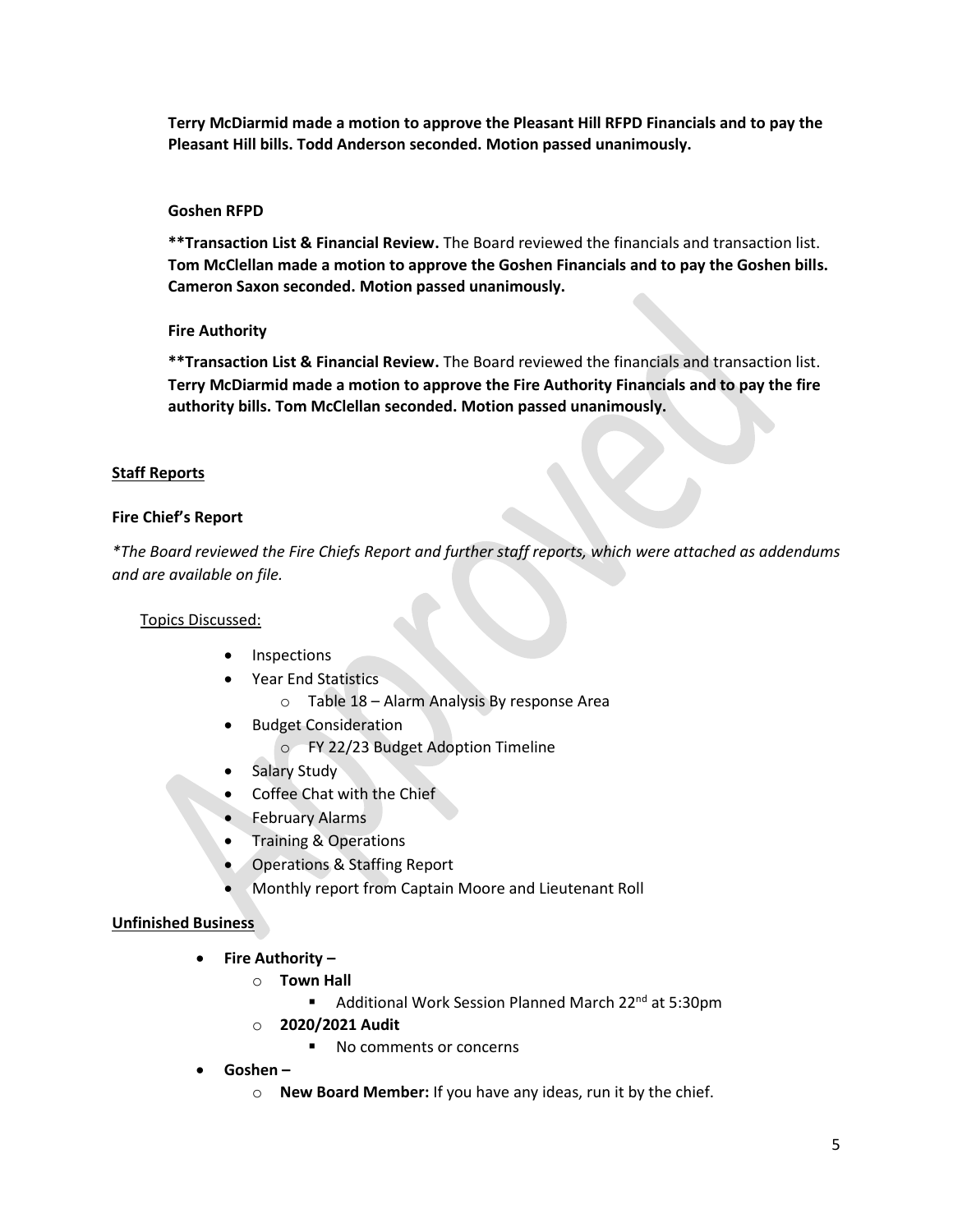• **Pleasant Hill –** None.

#### **New Business**

- **Fire Authority Action Items:**
	- Resolution 2-22 Accepting Revenue from the Three Rivers Foundation Grant **Terry McDiarmid made a motion to accept Resolution 1-22 Accepting Revenue and Authorizing Expenditures for the Three Rivers Foundation Grant. Tom McClellan seconded. Motion passed unanimously.** 
		- I. Grant was for \$11,500 to purchase 3 positive pressure fans. Battery and electric option and don't produce carbon monoxide.
	- **FY 22/23 Budget – Appointment of Budget Officer**

## **Fire Authority**

Appointment of the Budget Officer -

**Terry McDiarmid made a motion to appointment of Chief Smith as the 2022/2023 Budget Officer. Tom McClellan seconded. Motion passed unanimously.**

## **Pleasant Hill RFPD**

Appointment of the Budget Officer -

**Todd Anderson made a motion to appointment of Chief Smith as the 2022/2023 Budget Officer. Rhett Green seconded. Motion passed unanimously.**

## **Goshen RFPD**

Appointment of the Budget Officer -

**Rose Reinertson made a motion to appointment of Chief Smith as the 2022/2023 Budget Officer. Cameron Saxon seconded. Motion passed unanimously.**

- **Transparency on the Website – pleasanthillgoshenfire.org**
	- $\circ$  Board decided they will choose what phone number or email they want posted on the website for the community to contact them. They will let staff know.

## • **2022 Salary Study Recommendations**

- o Salary Study & Comparison Guide, Table A Proposed FY 22/23 Organizational Salary Scales, Table B – Salary Comparison by Local/Statewide, Table C – CPI-U Oregon Consumer Index Cost of Living for 4 years, and Salary & Benefits Salary Range July  $1<sup>st</sup>$ , 2021.
- o Chief Smith's recommendation is that annually the board keeps tabs on what the cost-of-living adjustment looks like and what the index is doing. Then each year make an informed decision.
- o Willie Bronson decided to table decision until the April board meeting and understands the urgency of this for budgetary purposes.
- o It was appreciated how much work Chief Smith put into these documents.